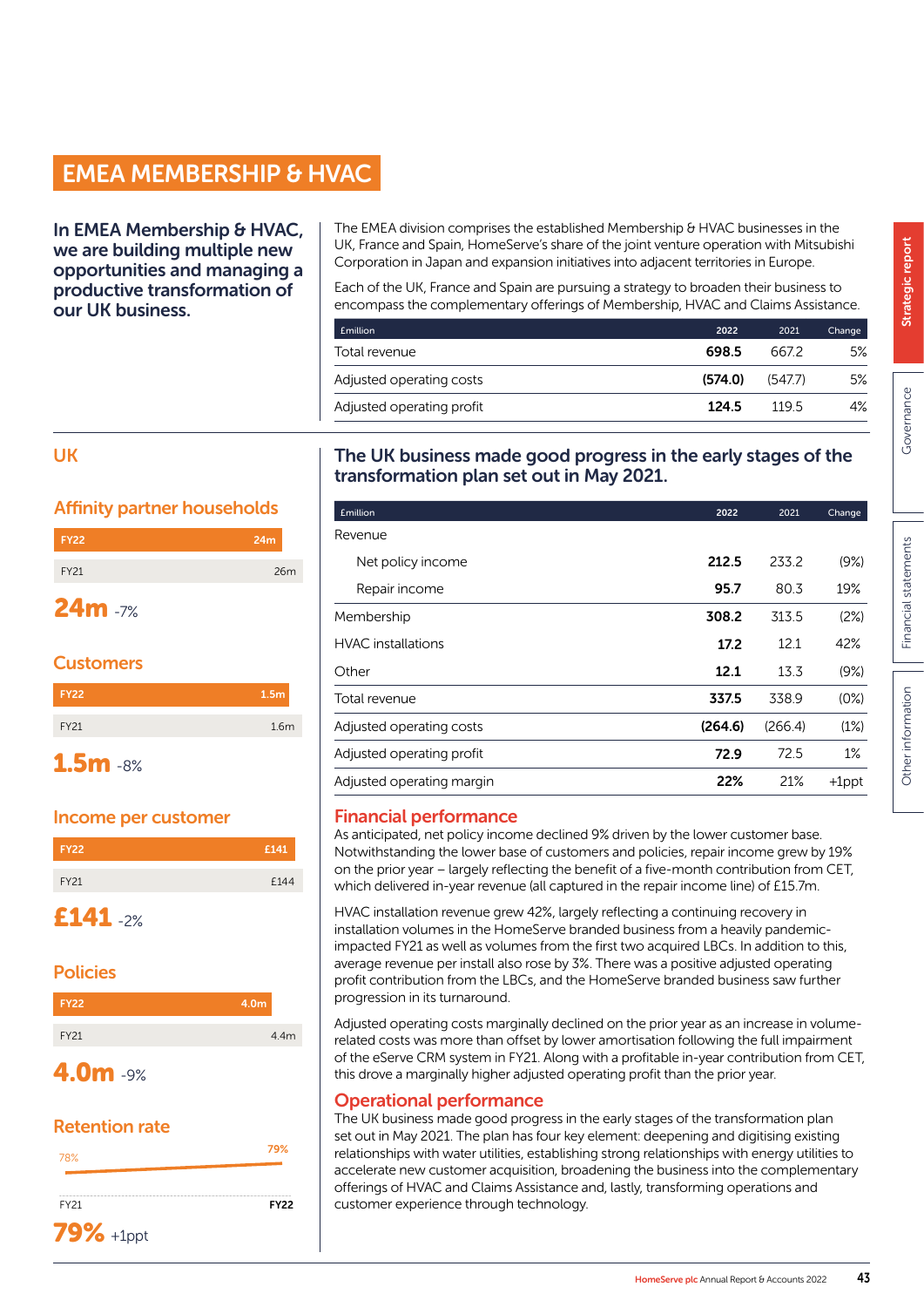## Operating review continued – EMEA Membership & HVAC continued

In Membership, the solid foundation of relationships with water utilities was further strengthened during the year as partnerships with utilities covering 5m households were renewed, for an average of five-year terms. Since the year end, partnerships with utilities covering a further 6.5m households have been renewed, meaning that over 75% of water utility relationships by households have now been secured until at least 2026. Relationships were also deepened during the year, with sales introductions from partners' own call centres now live across all water partners.



The business continues to see the energy channel as a source of medium-term growth. Pressure on the wholesale energy market continues to mean consumer switching and propensity to take additional services is at lower levels than seen historically, but the business is well placed to scale up its initiatives as and when market conditions stabilise.

The net 2m reduction in affinity partner households reflects the ending of the Thames Water relationship (on 1 April 2021), partially offset by the signing of Shell Energy (in May 2021) as well as growth in both E.On and Shell's household coverage during H2.

The business continued to deliver high service quality to policyholders, despite additional complexity posed for field management during the second half due to the Omicron Covid-19 variant. With higher levels of homeworking now being established as a permanent feature of the post-pandemic landscape, claims frequencies stabilised, albeit at a slightly higher level than the pre-pandemic period. This has served to reinforce product value perception – with the policy retention rate increasing to 79%, the first increase in seven years. The customer book finished the year at 1.5m (FY21: 1.6m).



The business continued to further embed service delivery improvements. More than 25% of claims notification calls are now automated through either digital or intelligent voice solutions, and the integrated claims and field management solution was extended to cover all contractor activity as the year closed. Following the year end, the business successfully migrated the last batch of policies back to its Ensura system from eServe. This gives stability for CRM activities and simplifies the operation of the business.

Consistent with the strategic direction of the EMEA division, the October 2021 acquisition of CET Structures Ltd ("CET") significantly grew the business's share in the UK Claims Assistance market, with CET providing Claims Assistance for one in eight UK households. CET continued to deliver high service levels in home emergency jobs on behalf of its roster of blue-chip UK home insurance brands.

In HVAC, the business acquired its third LBC as part of its buy and build initiative, further strengthening its coverage of the north-west of England. A strong pipeline is in place to extend the LBC network to other UK regions. In the existing HomeServe branded business, installation volumes continued to recover well from the pandemic impact seen in FY21, growing by 16%.

#### France

#### Affinity partner households

| <b>FY22</b> | 19 <sub>m</sub> |
|-------------|-----------------|
| FY21        | 19 <sub>m</sub> |
|             |                 |

#### **Customers**

| <b>FY22</b> | 1.2 <sub>m</sub> |
|-------------|------------------|
| <b>FY21</b> | 1.2 <sub>m</sub> |
|             |                  |

## $1.2m + 4%$

#### Income per customer



## $€114 + 5%$

#### **Policies**



#### Retention rate



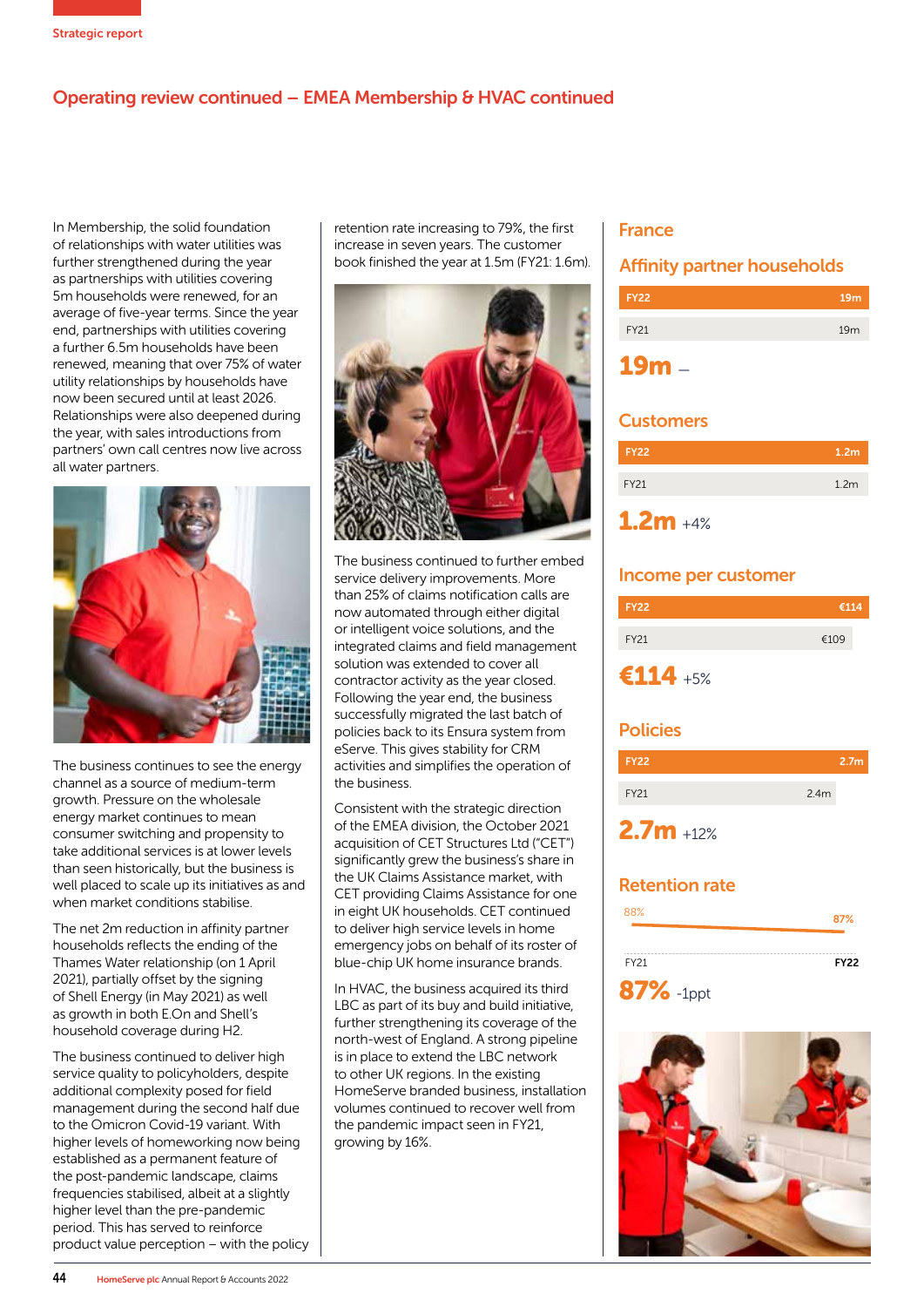#### Our French HVAC businesses are leading the way in the promotion of alternative sources of heating and cooling, with 60% of installations in the period being a low-carbon unit.

| $\epsilon$ million        | 2022    | 2021    | Change |
|---------------------------|---------|---------|--------|
| Revenue                   |         |         |        |
| Net policy income         | 136.9   | 126.6   | 8%     |
| Repair income             | 0.3     | 0.3     | (19%)  |
| Membership                | 137.2   | 1269    | 8%     |
| <b>HVAC</b> installations | 36.2    | 17.9    | 103%   |
| Other                     | 6.5     | 3.7     | 77%    |
| Total revenue             | 179.9   | 148.5   | 21%    |
| Adjusted operating costs  | (136.9) | (108.7) | 26%    |
| Adjusted operating profit | 43.0    | 39.8    | 8%     |
| Adjusted operating margin | 24%     | 27%     | -3ppts |
|                           |         |         |        |

| <b>£million</b>           | 2022    | 2021   | Change |
|---------------------------|---------|--------|--------|
| Revenue                   |         |        |        |
| Net policy income         | 116.2   | 113.0  | 3%     |
| Repair income             | 0.2     | 0.3    | (23%)  |
| Membership                | 116.4   | 113.3  | 3%     |
| <b>HVAC</b> installations | 30.7    | 16.0   | 92%    |
| Other                     | 5.6     | 3.3    | 68%    |
| Total revenue             | 152.7   | 132.6  | 15%    |
| Adjusted operating costs  | (116.3) | (97.0) | 20%    |
| Adjusted operating profit | 36.4    | 35.6   | 2%     |
| Adjusted operating margin | 24%     | 27%    | -3ppts |

#### Financial performance

Net policy income rose by 8% to €136.9m as solid customer growth was combined with favourable pricing at renewal.

HVAC installation revenue again grew very strongly, more than doubling to €36.2m. Installation volumes rose by 77%, largely reflecting the annualisation of ten FY21 acquisitions, though there was also continued organic momentum in activity from LBCs owned throughout FY21. Average revenue per install also saw an 11% year-on-year increase, partly reflecting the greater exposure to higher ticket low carbon units.

Adjusted operating costs rose by 26%, ahead of revenue growth, as the business invested in key partnerships with water utilities and saw higher direct costs in HVAC from the annualisation of prior year acquisitions. The adjusted operating margin of 24% remains the highest of the Group's established Membership businesses.

#### Operational performance

In France, the business continued to pursue growth opportunities in Membership and build out its HVAC offering, whilst delivering continued revenue and profit progression.

In Membership, despite a second half impact from the Omicron Covid-19 variant on staffing levels in water utility partner call centres, gross new customers grew by 12% on the prior year – and were a record for the French business for the third consecutive year, with total customer growth of 4%. Digital sales through the base of non-utility partners, such as home moving aggregators and price comparison websites, were particularly strong – increasing 28% on the prior year.

The business delivered high levels of service to its policyholders, with a newly tracked customer satisfaction five-star rating measure producing a result of 4.56 for the year. In addition, the business was recognised for the sixth consecutive year with the Elu Service Client de l'annee accolade. The slight decline in retention reflects the strengthening performance in recent years of new customer joins, with a resultant mix impact on the overall retention rate of a higher proportion of year 1 policies – on which retention

is typically lower. Policy retention in France nonetheless remains amongst the strongest in the Group.

The business saw further progress optimising its "on demand to policy" sales channel, which seeks to convert ad hoc repair job bookings lodged by non-policyholders into policy sales either preceding or following a successful repair. A 20% conversion rate (from booked job to policy) was achieved during the year, and attention will now turn to driving up the number of initial enquiries generated by affinity partners.

Claims and network management was successfully migrated to Salesforce during the second half and, along with previous migrations of CRM and customer complaints, means the business now operates with a single view of the customer from a flexible, cloud-based platform.

The business serviced claims and heating maintenance on behalf of its first customers in Belgium during the year, with the second half also seeing a second direct mail campaign with electric utility partner, Eneco. HomeServe's presence in Belgium was further strengthened through the acquisition of its first HVAC LBC in the territory during the second half, with a strong pipeline of further opportunities now also in place.

Across the Group, the HVAC business in France has the highest existing exposure to the installation of new heating equipment and technology, including heat pumps, and further developed its offer for consumers seeking to decarbonise their home heating during the year. 60% of HVAC installations was of low carbon equipment, with the typically higher price point of this equipment contributing to growth in the overall average revenue per installation. A further seven LBCs were acquired during the year in France, with two businesses purchased in the second half adding to the five acquisitions completed during the first half.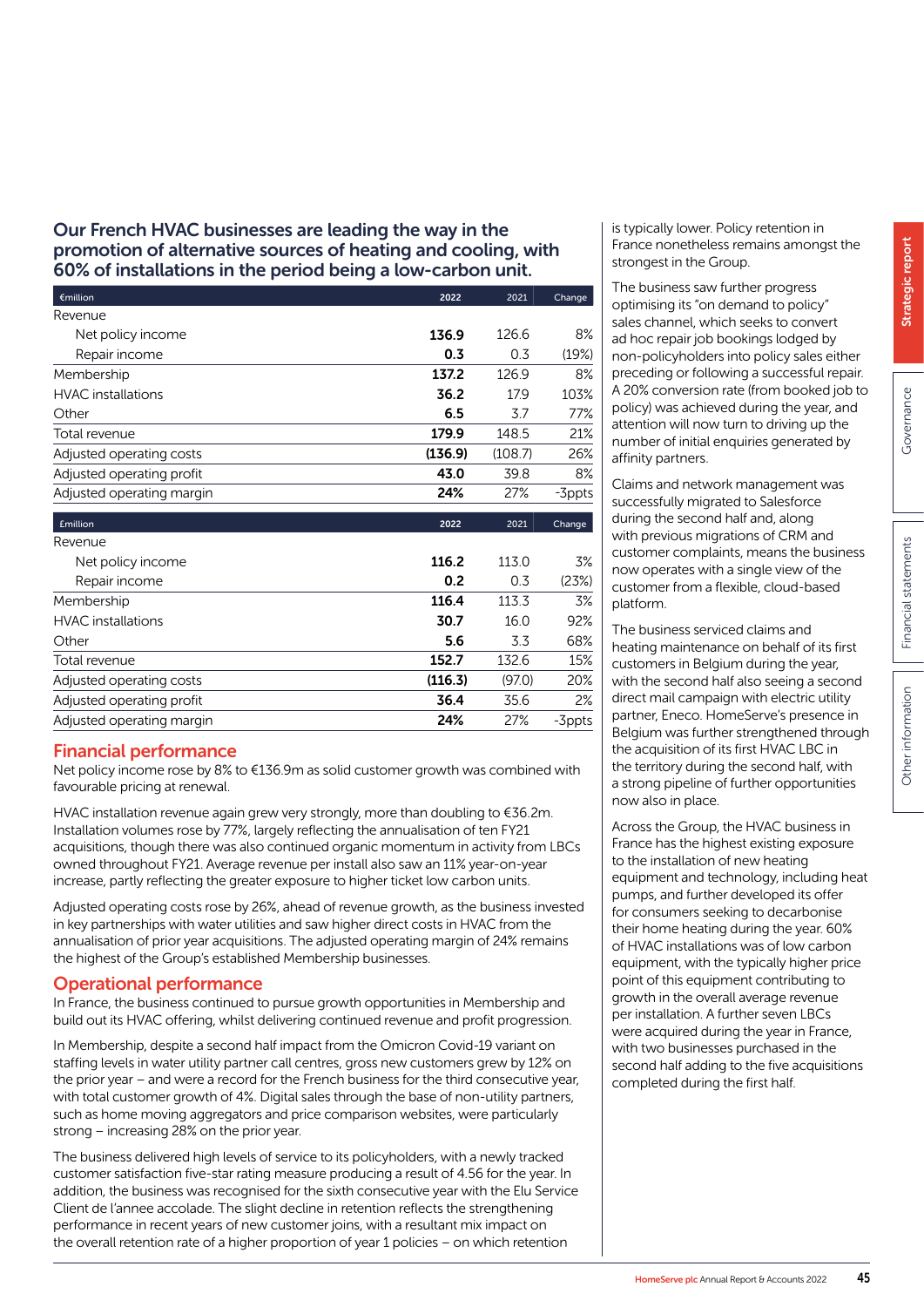

## Operating review continued – EMEA Membership & HVAC continued

#### Spain

#### **Customers**



#### Income per customer



### Policies

| <b>FY22</b> | 1.0 <sub>m</sub> |
|-------------|------------------|
| FY21        | 1.1 <sub>m</sub> |
| $1.0m - 6%$ |                  |

#### Retention rate

| 83%               | 80%         |
|-------------------|-------------|
| FY21              | <b>FY22</b> |
| <b>80%</b> -3ppts |             |



In our Spanish business, adjusted operating profit growth of 24% to €24.6m (FY21: €19.8m) was driven by good progress in Claims Assistance in Spain and Portugal, and in HVAC, where our Iberian businesses are policy rich and therefore have attractive recurring revenue characteristics.

| €million                  | 2022    | 2021    | Change   |
|---------------------------|---------|---------|----------|
| Revenue                   |         |         |          |
| Net policy income         | 51.5    | 54.8    | (6%)     |
| Repair income             | 170.7   | 146.8   | 16%      |
| <b>HVAC</b> installations | 9.0     | 7.7     | 16%      |
| Other                     | 13.0    | 9.7     | 34%      |
| Total revenue             | 244.2   | 219.0   | 11%      |
| Adjusted operating costs  | (219.6) | (199.2) | 10%      |
| Adjusted operating profit | 24.6    | 19.8    | 24%      |
| Adjusted operating margin | 10%     | 9%      | $+1$ ppt |
|                           |         |         |          |
| <b>£million</b>           | 2022    | 2021    | Change   |
| Revenue                   |         |         |          |
| Net policy income         | 43.8    | 48.9    | (10%)    |
| Repair income             | 145.1   | 131.2   | 11%      |
| <b>HVAC</b> installations | 7.6     | 6.9     | 11%      |
| Other                     | 11.0    | 8.7     | 27%      |
| Total revenue             | 207.5   | 195.7   | 6%       |
| Adjusted operating costs  | (186.7) | (178.0) | 5%       |
| Adjusted operating profit | 20.8    | 17.7    | 18%      |

#### Financial performance

Net policy income decreased by 6%, with the impact of the run-off of the Endesa policy book partly offset by continued good growth in the stock of HVAC maintenance policies.

Repair income rose by 16% over the year, with good traction in both existing and new businesses. The HomeServe branded Claims Assistance business which operates in Spain saw a 7% rise in job volumes, with growth both from the bancassurer customer base as well as other partners such as energy utilities. There was an uplift in revenue contribution from Mesos year-on-year of c.€11m, reflecting a full 12 month contribution in the current year (versus just seven months in the prior year), with part of this increase drawing from its activity in Portugal. Additionally, Servitis, a Portuguese Claims Assistance business acquired during the first half, made a good top-line contribution.

HVAC installations revenue also rose by 16%. 11% growth in installation volumes was mostly organic, being in respect of those businesses owned throughout FY21, and there was also good progression in average revenue per install. Other revenue largely comprises non-installation jobs completed by the HVAC LBCs, with growth predominantly driven by annualising FY21 acquisitions as well as in-year contribution from FY22 acquisitions.

Adjusted operating costs rose by 10%, slightly behind revenue growth, mostly reflecting operating leverage in the HomeServe branded Claims Assistance business as well as a full 12-month contribution from the FY21 acquisition of Mesos.